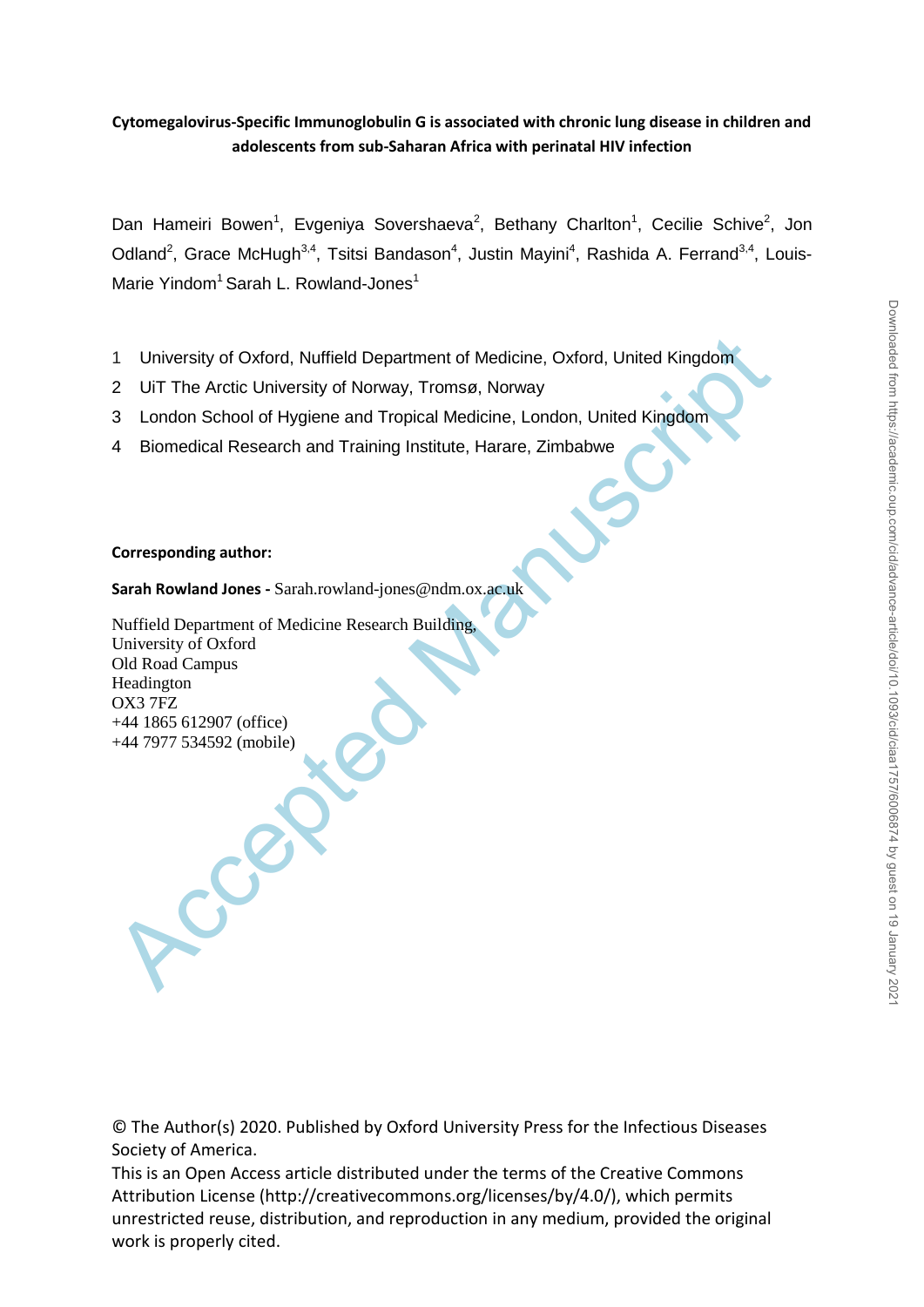## **Abstract**

In a cross-sectional study of 296 perinatally HIV-infected children and adolescents from Zimbabwe, individuals with the top tertile of CMV-Specific Immunoglobulin G titre had an increased odds of chronic lung disease (odds ratio 3.33; 95% confidence interval 1.37-8.85;  $p = 0.010$ ).

Keywords: Cytomegalovirus, HIV, Immunoglobulin-G, Lung Disease

Accepted Manuscript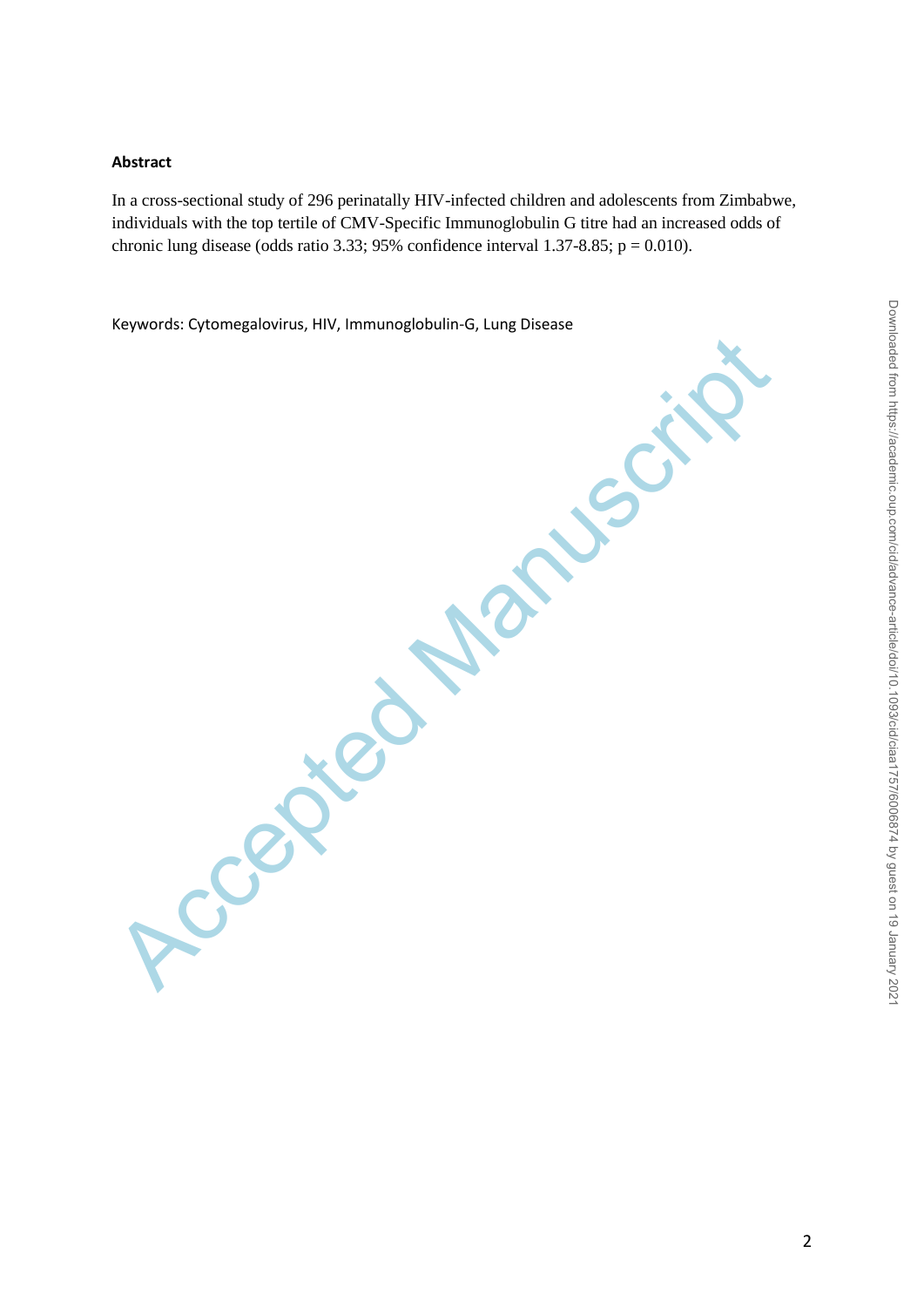## **Introduction**

Widespread use of combination antiretroviral therapy (cART) has increased the number of children with perinatal HIV infection (PHIV) surviving into adolescence. However, there is growing evidence that despite cART, HIV infection in children is associated with multisystem chronic comorbidities and concomitant disability (1). This is likely driven by chronic systemic immune activation, which CMV coinfection can exacerbate.

are consistent with constrictive obliterative bronchiolitis (COB, as the main cause (3). COB.is typitary<br>characterised by ongoing airway inflammation, resulting in progressive tissue remodelling, libros<br>the small airways a Studies from sub-Saharan Africa have shown that chronic lung disease (CLD) is a common comorbidity affecting about a third of PHIV children aged 10 years or more (2). Radiological findings are consistent with constrictive obliterative bronchiolitis (COB, as the main cause (3). COB is typically characterised by ongoing airway inflammation, resulting in progressive tissue remodelling, fibrosis of the small airways and lung function decline (4). Pediatric COB in the southern hemisphere mostly occurs as a sequela of severe lower respiratory tract infections (LRTIs) (4). As a common LRTI in infants with HIV, the association of cytomegalovirus (CMV) with chronic lung disease is of particular interest. CMV is a common cause of pneumonitis in infants with PHIV and has been shown to exacerbate experimental pulmonary fibrosis in murine models (5). In individuals with HIV, CMV coinfection contributes to immune activation and inflammation-related morbidities, even in the context of virological suppression of HIV by cART (6).

Recent studies from our group described a high prevalence of CMV DNA in the plasma of children and adolescents with PHIV from Zimbabwe (7). In this population, CMV viral load above 1000 copies/ml was associated with reduced forced vital capacity (FVC), lower CD4 T-cell counts and stunting. In the present cross-sectional study, we sought to determine the associations between both CMV-specific immunoglobulin G (IgG) titre alongside CMV plasma viremia with CLD as defined by airflow obstruction in a cross -sample of the participants from the BREATHE clinical trial (8).

## **Methods**

We conducted a cross-sectional case-control study nested within the Bronchopulmonary Function in Response to Azithromycin Treatment for Chronic Lung Disease in HIV-infected Children (BREATHE) trial (8) (ClinicalTrials.gov, NCT02426112). The trial recruited PHIV children and adolescents aged between 6-19 years old from Malawi and Zimbabwe, who had been taking cART for at least six months, with a diagnosis of chronic lung disease, defined as forced expiratory volume in one second  $(FEV<sub>1</sub>)$  z-score <-1 with lack of reversibility with salbutamol. Z-scores were generated using Global Lung Function Initiative reference standards. Individuals with tuberculosis (TB), acute respiratory tract infections or potentially fatal conditions at time of screening were excluded. A comparison group matched for age (6-12 and 13-19 years) and duration on cART (6 months to <2 years and >2 years) was recruited from HIV clinic attendees with FEV<sub>1</sub> z-score >0 and no chronic cough in the past 3 months. First thaw cryopreserved baseline plasma samples for participants recruited in Harare were used for this study.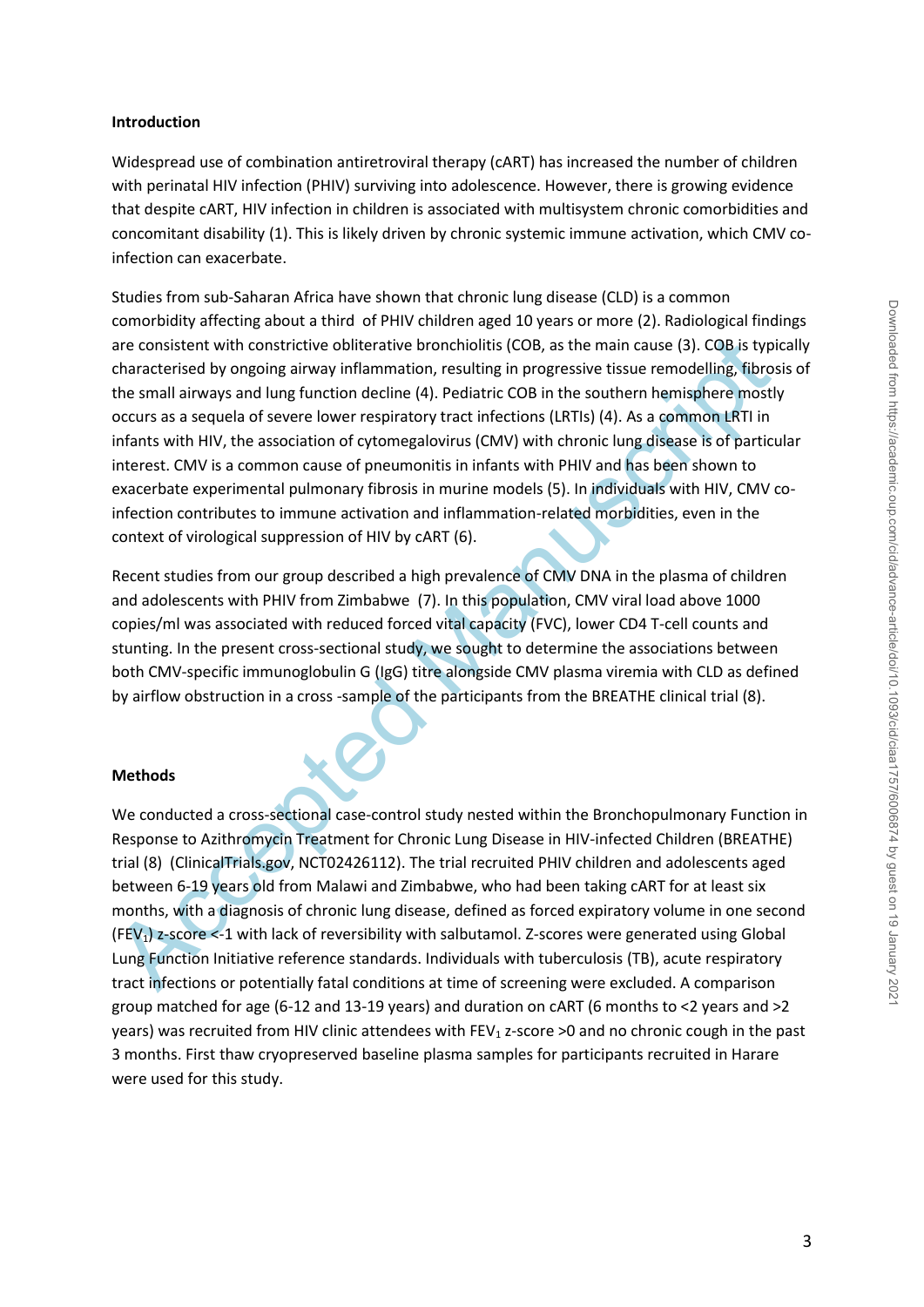## *Laboratory Methods*

CMV-specific IgG levels were measured using the Abcam Anti-Cytomegalovirus (CMV) IgG Human ELISA kit as per manufacturer's instructions. Samples were run in duplicate and mean values per participant are reported in International Units (IU) per ml. CMV-specific IgG levels were split into tertiles for the entire cohort and the CLD group.

Total viral nucleic acids were extracted from 200 µL plasma using the QIAamp MinElute Virus Spin Kit (Qiagen, Hilden, Germany). 100µL of total viral nucleic acids were eluted and immediately stored at −80°C for subsequent testing. CMV detection was performed by quantitative polymerase chain reaction (PCR) using the RealStar CMV PCR kit v1.0 (Altona Diagnostics, Hamburg, Germany) as per the manufacturer's instructions. Samples were run on the QuantStudio 3 Real-Time PCR system in duplicate (Applied Biosystems, CA). Samples were repeated when technical replicas were not concordant for CMV presence. CMV viral load is reported in international units (IU)/ml.

## **Statistical Methods**

reaction (PCR) using the RealStar CMV PCR kit v.1.0 (Altona Diagnostics, Hamburg, Germany) as preducture is instructions. Samples were run on the QuantiStudio 3 Real-Time PCR system by duplicate (Applied Biosystems, CA). Data were analysed in R Studio (Version 1.1.383). The mean and standard deviation was used to describe continuous variables and categorical variables were described with proportions. Differences between study groups were assessed by Mann-Witney U Tests or Chi-square tests as appropriate. Weight-for-age and height-for-age z-scores were calculated using British 1990 Growth Reference Curves. Z-scores less than -2 represented wasting and stunting respectively. Chronic lung disease was defined as per the BREATHE protocol (FEV<sub>1</sub> z-score  $\leq$ -1) (8).

The association of CMV-specific IgG tertile and CLD was assessed by logistic regression. Linear regression was used to assess the association between both CMV measures and FEV<sub>1</sub> z-score. Participant age, sex, height-for-age z-score, previous TB treatment, HIV viral load and cART regimen were included as covariates in all models. A sensitivity analysis where enrolment into the CLD group was defined by  $FEV_1$  z-score <-1.64 was performed.

## **Ethics**

Consent from individuals within the BREATHE study was sought from the guardian and ageappropriate assent from the participant (for those aged <18 years). Ethical approval for this substudy was granted by the Medical Research Council of Zimbabwe.

## **Results**

A total of 241 cases and 55 controls were included in this study. A higher proportion of cases were female, reported previous treatment for TB, were stunted and wasted then the control group (Supplementary table 1). Cases had a lower mean CD4 T-cell count than the controls. There was no evidence of significant difference in HIV viral load or duration of cART between groups (Supplementary Table 1). Across both groups the median (IQR) time on cART was 6.44 (4.15-8.42). The mean (standard deviation (SD)) CMV-specific IgG level was higher in the group with CLD than the group without  $(48.4 \pm 12.1 \text{ vs } 39.7 \pm 13.0, \text{ p} = 0.001)$ . 100% of participants were CMV seropositive. No control participants had detectable CMV DNA in plasma compared to 29/241 cases (12%).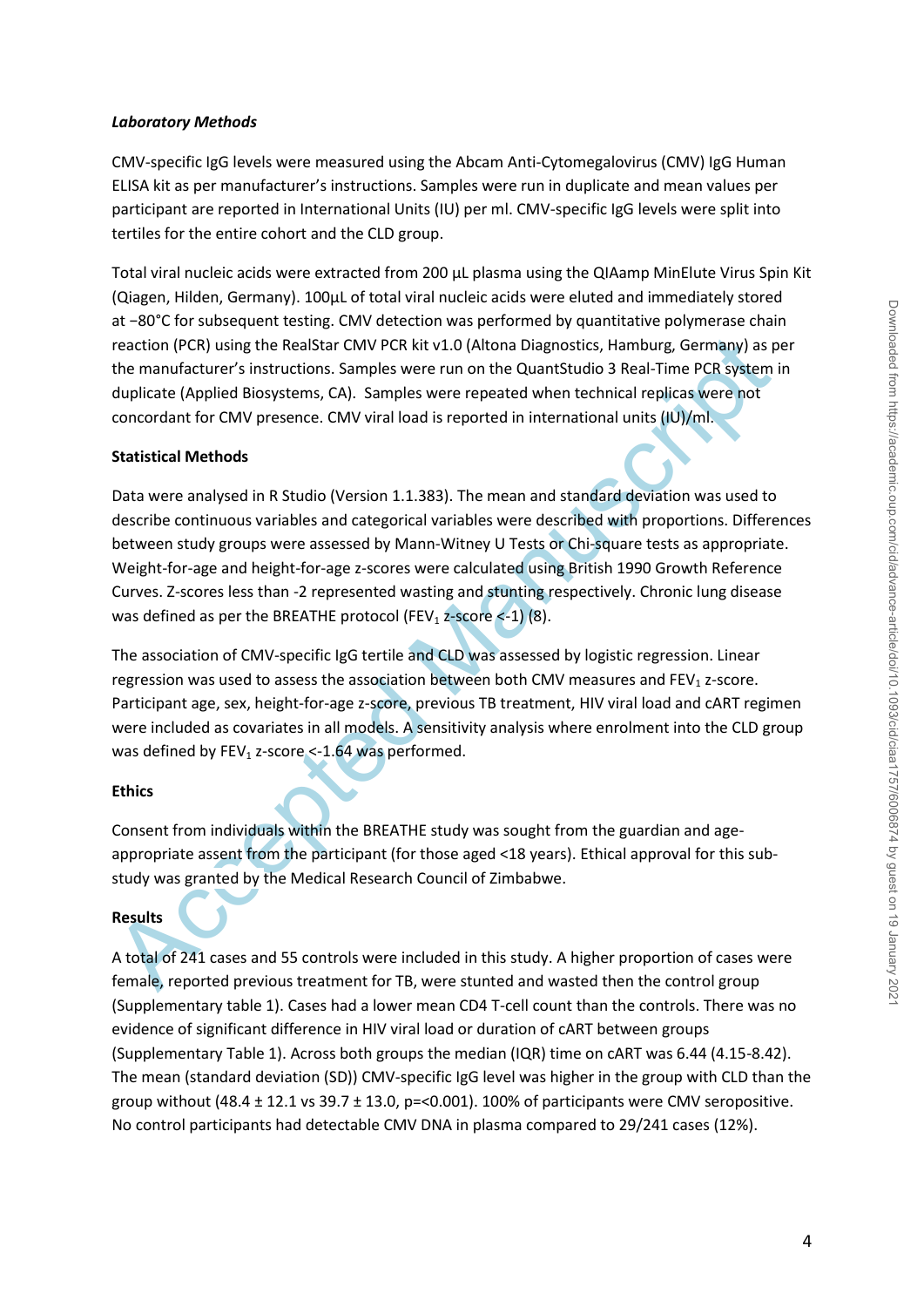Top and mid tertiles of CMV-specific IgG titre were significantly associated with increased odds of CLD compared to the bottom tertile (top-tertile OR = 3.33; 95% CI= 1.37-8.85; p=0.010 and midtertile OR= 2.17; 95% CI =1.60-4.55; p=0.036)) (Table 1). CMV-Specific IgG as a continuous measure was also associated with increased odds of CLD (OR=1.05; 95% CI= 1.02-1.08; p=0.003). CMV DNA in plasma was significantly associated with reduced FEV<sub>1</sub> z-score in cases (Coefficient  $\pm$  SE = -0.30  $\pm$ 0.14; p=0.028). Neither tertile nor CMV specific-IgG as a continuous measure were not associated with FEV<sub>1</sub> z-score in the case group. In all analyses, duration of ART had no significant effect model results. CMV-specific IgG titre negatively correlated with CD4 T-cell count in both groups. Spearman rank correlation coefficients are presented in Supplementary Figure 1. Only the association between CMV specific IgG and FEV<sub>1</sub> z-score is modified in the sensitivity analysis (Supplementary table 2).

#### **Discussion**

As a common cause of LRTI in HIV-infected infants, we hypothesized that CMV may be associated with CLD in the PHIV population (9). Our results show that top tertile CMV-specific IgG titre is associated with obstructive lung disease, supporting previous associations between CMV presence in plasma and reduced lung function (7). These findings contribute to our understanding of the association of CMV with HIV-1-associated airway disease in Sub-Saharan Africa.

CMV specific IgG and FEV<sub>2</sub> z-score is modified in the sensitivity analysis (Supplementary table 2).<br>
Discussion<br>
As a common cause of LRTI in HIV-infected infants, we hypothesized that CMV may be associate<br>
with CLD in th Infant coinfection of CMV and HIV leads to rapid disease progression and often pneumonitis, which alongside systemic inflammation may drive chronic lung disease (9). CMV-specific IgG titre can be used as a putative marker of lifelong CMV exposure and increases with impaired control of the virus. CMV Specific IgG is associated with elevated immune activation markers and with the CD45RA+ CD27- T-cell memory phenotype, indicative of multiple rounds of restimulation (10,11). High antibody levels could represent increased exposure to CMV antigens before cART, or persistent Bcell in activation individuals with CLD. CMV viremia in the plasma of study participants is likely to indicate viral reactivation. The complete absence of CMV DNA in the control group is consistent with increased lifelong exposure to CMV within the case group.

This study is limited by its cross-sectional and associative design. Levels of CMV-specific IgG were generally high in the cohort, reflecting the overall burden of CMV infection in sub-Saharan Africa. Prevalence of CMV viremia and CMV viral load in the plasma of participants was lower than recent reports, likely explained by more stable cART use in BREATHE compared to previous studies (7). As a result, the number of individuals with detectable CMV in the plasma was small. Further work is required to address whether CMV is a marker of impaired cellular immunity and/or the driver of the pathology described (12). Lower respiratory tract samples would strengthen these findings.

In conclusion, we provide further evidence that CMV co-infection in HIV-infected individuals is associated with CLD. We extend previous findings, reporting associations between CMV specific IgG titre and CLD. HIV associated comorbidities, such as CLD, represent a growing burden of disease in PHIV adolescents on stable cART. These results underline the need for future studies to assess causality, and suggest that available CMV-specific antiviral drugs such as valganciclovir may be beneficial within this population of PHIV individuals at the time of acute infection or reactivation. Trials of such drugs would further help to determine the causality of CMV-associated pathogenesis.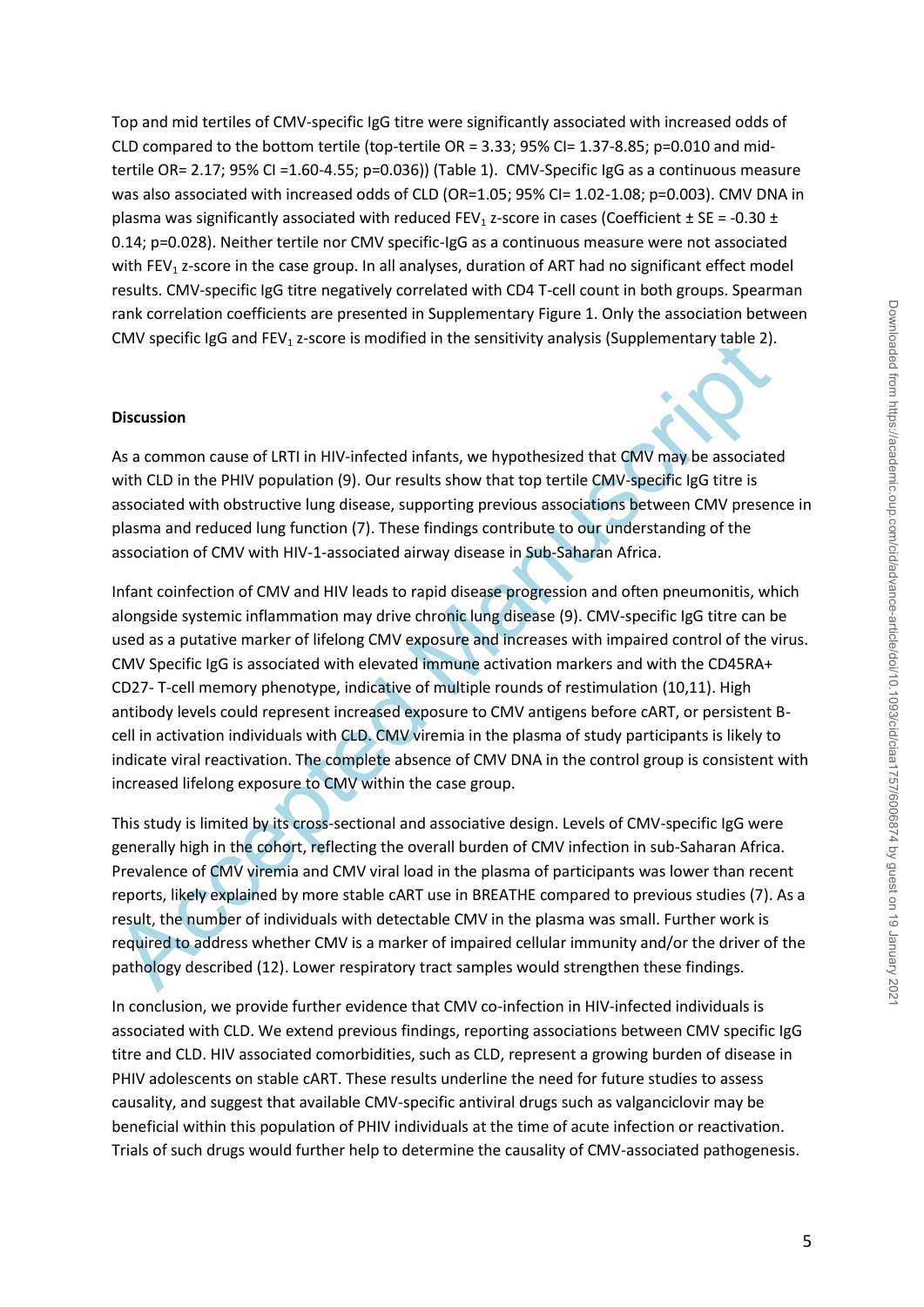## **NOTES**

Acknowledgements: This work was supported through the GLOBVAC programme of the Norwegian Research Council and HelseNord.

Funding: RF reports grants paid to their institution by Wellcome Trust during the conduct of the study.

All authors have no potential conflicts to disclose.

Accepted Manuscript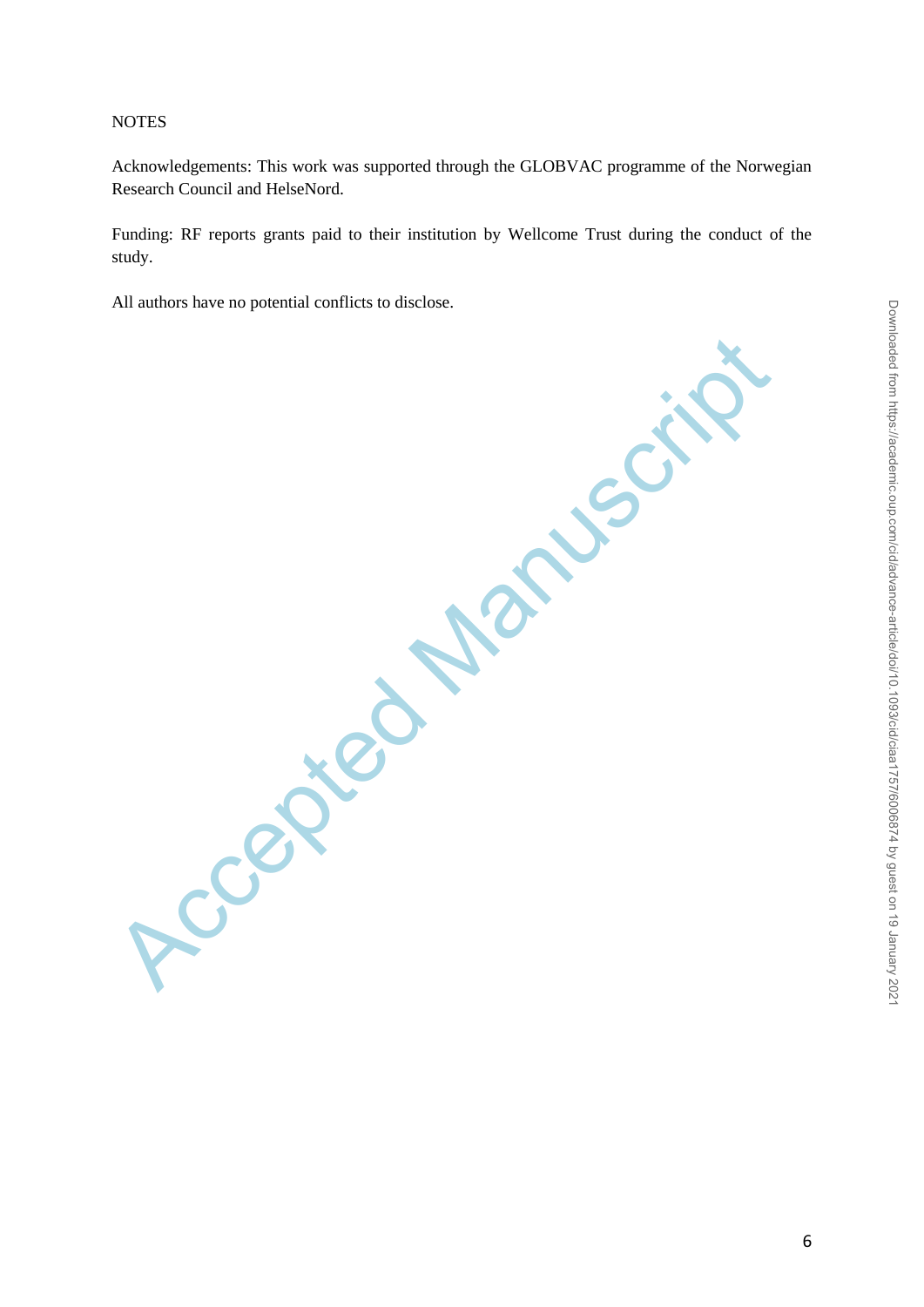## References:

- 1. Frigati L, Ameyan W, Cotton M, Gregson C, Hoare J, Jao J, et al. Chronic comorbidities in children and adolescents with perinatally-acquired HIV infection in sub-Saharan Africa in the era of antiretroviral therapy. Lancet Child Adolesc Heal. 2020;4642(20):1–11.
- 2. Ferrand RA, Miller RF, Kaski JP, Hakim J, Matenga J, Nathoo K, et al. Chronic Lung disease in adolescents with delayed diagnosis of vertically acquired HIV infection. Clin Infect Dis. 2013;56(4):576–82.
- 3. Desai SR, Nair A, Rylance J, Mujuru H, Nathoo K, Mchugh G, et al. Human Immunodeficiency Virus-Associated Chronic Lung Disease in Children and Adolescents in Zimbabwe : Chest Radiographic and High-Resolution Computed Tomographic Findings. 2018;66(2).
- 4. Colom AJ, Maffey A, Bournissen FG, Teper A. Pulmonary function of a paediatric cohort of patients with postinfectious bronchiolitis obliterans. A long term follow-up. Thorax. 2015;70(2):169–74.
- 5. Li Y, Gao J, Wang G, Fei G. Latent cytomegalovirus infection exacerbates experimental pulmonary fibrosis by activating TGF-β1. Mol Med Rep. 2016;14(2):1297–301.
- 6. Hunt PW, Martin JN, Sinclair E, Epling L, Teague J, Jacobson MA, et al. Valganciclovir reduces T cell activation in HIV-infected individuals with incomplete CD41 T cell recovery on antiretroviral therapy. J Infect Dis. 2011;203(10):1474–83.
- 7. Yindom L, Simms V, Majonga ED, Mchugh G, Dauya E, Bandason T, et al. Unexpectedly High Prevalence of Cytomegalovirus DNAemia in Older Children and Adolescents With Perinatally Acquired Human Immunodeficiency Virus Infection. Clin Infect Dis. 2019;1–8.
- era of antiretroviral therapy. Lancet Child Adolesc Heal. 2020;4642(20):1-11.<br>
2. Ferrand RA, Miller RF, Kaski JP, Hakim J, Matenga J, Nathoo K, et al. Chronic Lung disease<br>
adolescents with delayed diagnosis of vertically 8. Gonzalez-Martinez C, Kranzer K, McHugh G, Corbett EL, Mujuru H, Nicol MP, et al. Azithromycin versus placebo for the treatment of HIV-associated chronic lung disease in children and adolescents (BREATHE trial): Study protocol for a randomised controlled trial. Trials. 2017;18(1):1–8.
- 9. Zampoli M, Morrow B, Hsiao NY, Whitelaw A, Zar HJ. Prevalence and outcome of cytomegalovirus-associated pneumonia in relation to human immunodeficiency virus infection. Pediatr Infect Dis J. 2011;30(5):413–7.
- 10. Lurain NS, Hanson BA, Hotton AL, Weber KM, Cohen MH, Landay AL. The Association of Human Cytomegalovirus with Biomarkers of Inflammation and Immune Activation in HIV-1- Infected Women. AIDS Res Hum Retroviruses [Internet]. 2016;32(2):134–43. Available from: http://online.liebertpub.com/doi/10.1089/aid.2015.0169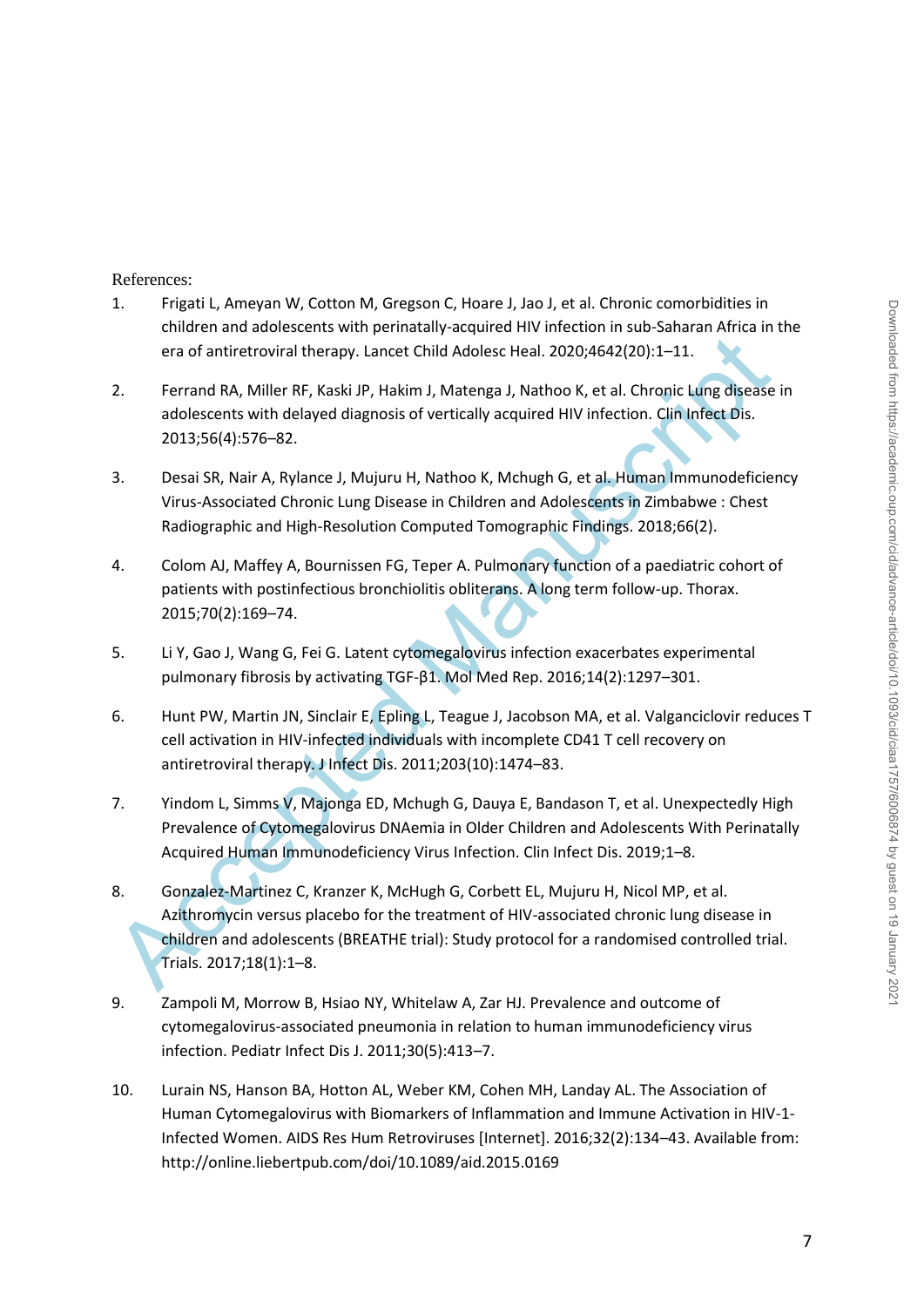- 11. Affandi JS, Montgomery J, Brunt SJ, Nolan D, Price P. The immunological footprint of CMV in HIV-1 patients stable on long-term ART. Immun Ageing [Internet]. 2015;12(1):1–7. Available from: http://dx.doi.org/10.1186/s12979-015-0041-0
- 12. Cevik M, Russell CD, Ong DSY. Challenges of Interpreting Cytomegalovirus DNAemia and Its Potential Association With Chronic Lung Disease in Children and Adolescents With Perinatally Acquired Human Immunodeficiency Virus Infection. Clin Infect Dis [Internet]. 2019 Jun 27;70(5):989–90. Available from: https://doi.org/10.1093/cid/ciz521

Ccepted Manuscript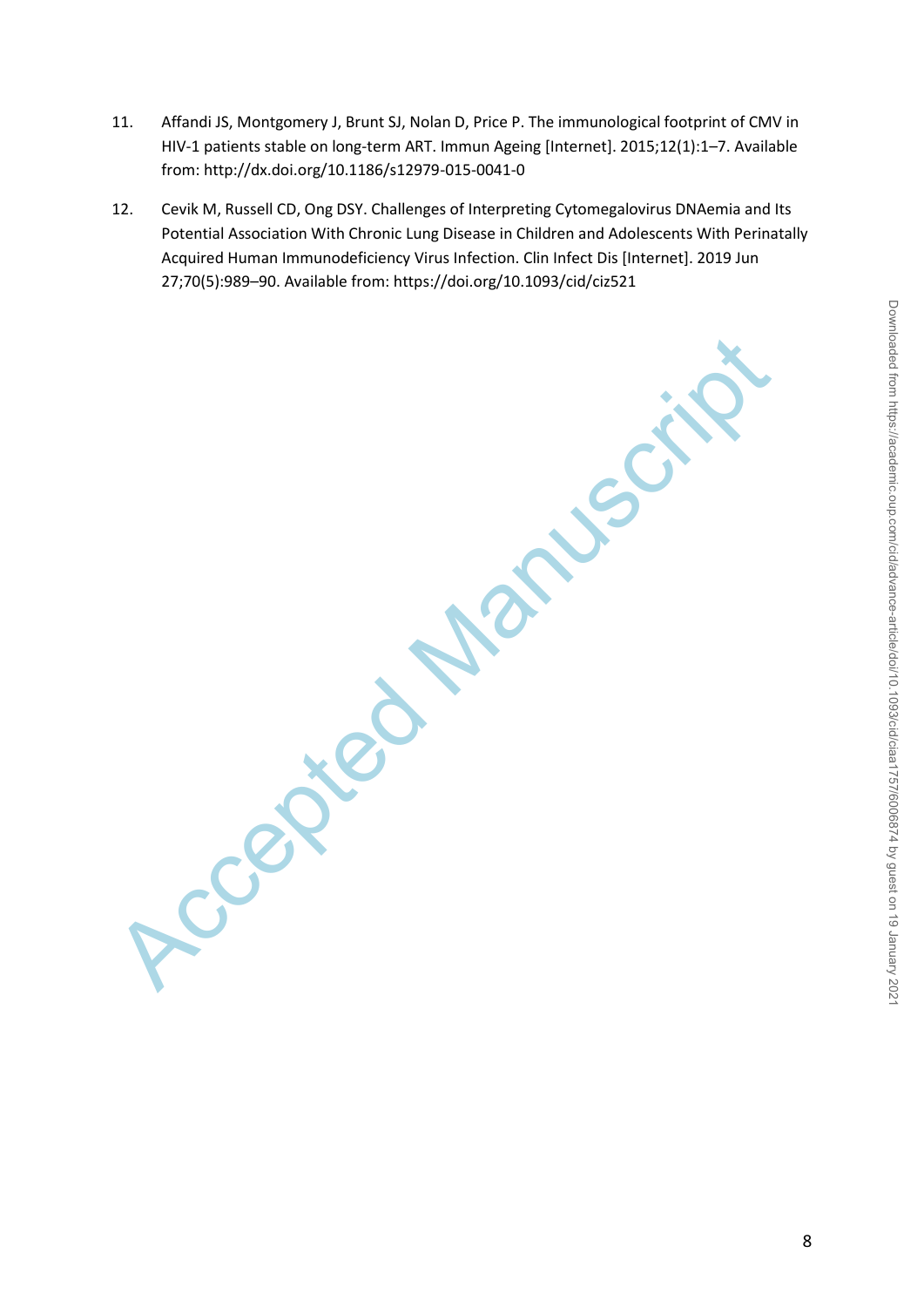Legend for table:

Table 1: Factors associated with CLD in the case-control study (logistic regression) and factors associated with FEV-1 in children with CLD (linear regression).

Froup. P=<0.05 are highlighted in bold. Cl= Confidence Interval, SE= Standard Error. \*Linear regressions are performed in the CLD group only. \*\*All multivariable analysis includes age, sex, height for age z-score, previous TB treatment, cART regime and HIV viral load as confounding variables. Tertile comparisons are compared to lowest tertile within the group compared. CMV DNA presence in plasma could not be included in logistic regression models due to no cases in the control group. P= <0.05 are highlighted in bold. CI= Confidence Interval, SE= Standard Error.